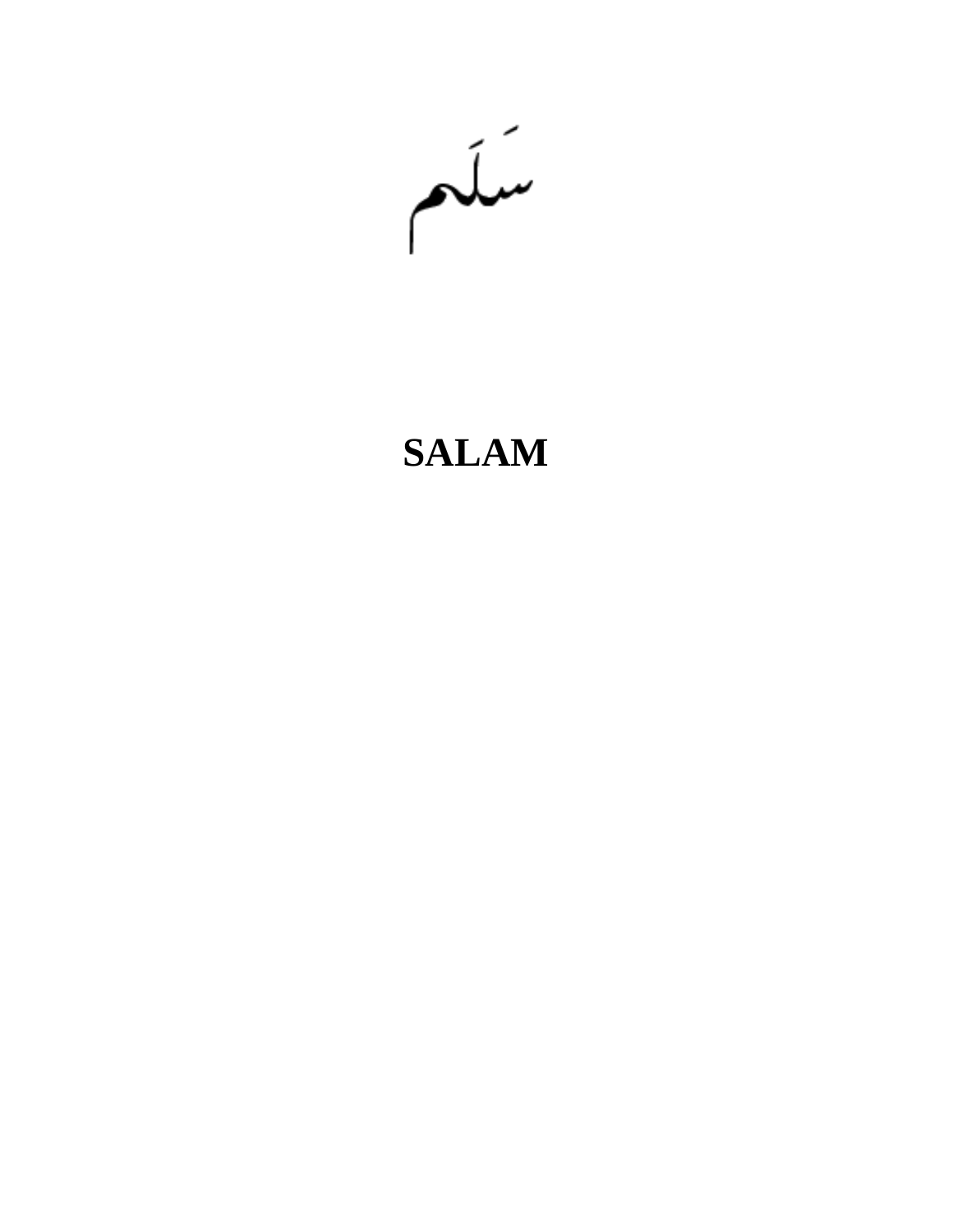#### **THIS SALAM AGREEMENT**

 $(the "Agreement")$  is made at \_\_\_\_\_\_\_\_\_\_\_\_\_\_ on \_\_\_\_\_\_\_\_\_\_\_\_\_ day of \_\_\_\_\_\_\_\_\_\_\_ by and

## **BETWEEN**

\_\_\_\_\_\_\_\_\_\_\_\_\_\_\_\_\_\_\_\_\_\_\_\_\_\_\_\_\_\_\_\_\_\_\_\_\_\_\_\_\_\_\_\_\_\_\_\_\_\_\_\_\_\_\_\_\_\_\_\_\_\_, (hereinafter referred to as the "**Supplier**" which expression shall where the context so permits mean and include its successors in interest and permitted assigns) of the one part

#### **AND**

\_\_\_\_\_\_\_\_\_\_\_\_\_\_\_\_\_\_\_\_\_\_\_\_\_\_\_\_\_\_\_\_\_\_\_\_\_\_\_\_\_\_\_\_\_\_\_\_\_\_\_\_\_\_\_\_\_\_\_\_\_\_, (hereinafter referred to as the "**Institution**" which expression shall where the context so permits mean and include its successors in interest and assigns) of the other part.

IT IS AGREED BY THE PARTIES as follows:

#### **1. PURPOSE AND DEFINITIONS**

**1.01** This Agreement sets out the terms and conditions upon and subject to which the Institution has agreed to purchase the Goods from the Supplier:

**1.02** In this Agreement, unless the context otherwise requires:

**"Business Day"** means a day on which the offices of Modaraba are open for normal business in Pakistan;

**"Contract Price"** means Rs.\_\_\_\_\_\_\_\_\_\_\_\_\_\_\_\_\_\_\_\_, paid by the Institution to the Supplier or such other sum, in advance, as may mutually be agreed in writing between the parties hereto as the price of the Goods purchased in accordance with the terms of this Agreement;

**"Event of Default"** means any of the events or circumstances described in Clause 09 hereto;

**"Goods"** means the Goods described in Salam Document # \_\_;

**"Goods Receiving Note"** means confirmation of receipt of Goods as set out in Salam Document #:

**"Indebtedness"** means any obligation of the Supplier for delivery of the Goods or for payment of any sum of money due or, payable under this Agreement;

**"License"** means any license, permission, authorization, registration, consent or approval granted to the Supplier for the purpose of or relating to the conduct of its business;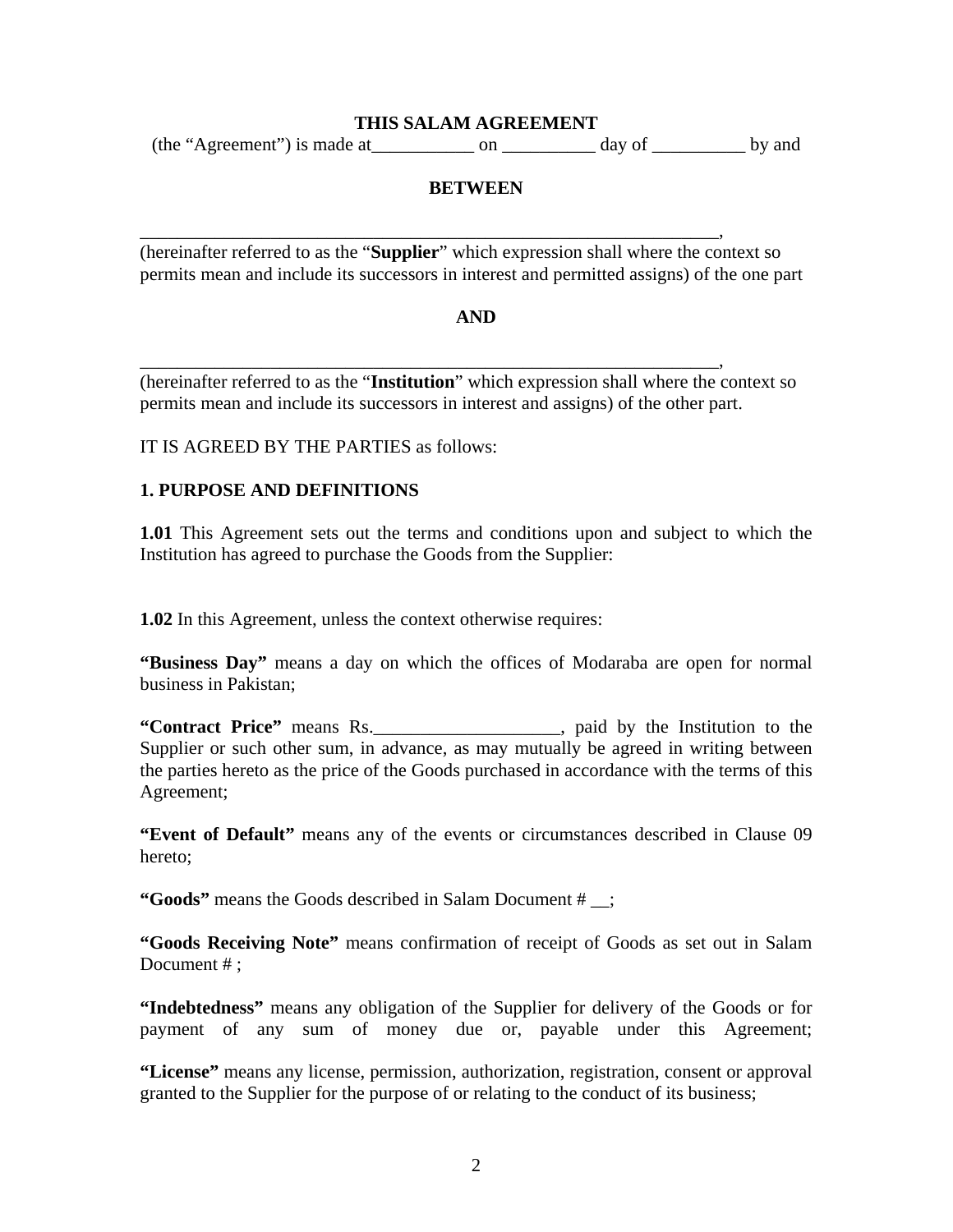**"Lien"** shall mean any mortgage, charge, pledge, hypothecation, security interest, lien, right of set-off, contractual restriction (such as negative covenants) and any other encumbrance;

**"Parties"** mean parties to this Agreement;

**"Notice of Delivery"** means the Notice of Delivery given by the Supplier to the Institution as set out in Salam Document # \_\_;

**"Principal Documents"** means this Agreement and the Security Documents;

**"Promissory Note"** is defined in Clause 3.01(b);

**"Prudential Regulations"** means Prudential Regulations or other regulations as are notified from time to time by SECP;

**"Security Documents"** and "**Security**" is defined in Clause 3.01;

**"Secured Assets"** means the following assets of the Supplier [insert description of assets in respect of which charge/mortgage may be created];

**"Rupees"** or "Rs." means the lawful currency of Pakistan;

**"SBP"** means the State Bank of Pakistan established under the State Bank of Pakistan Act, 1956 and includes any successors thereto;

**"SECP"** means the Securities and Exchange Commission of Pakistan established under the Securities & Exchange Commission of Pakistan Act, 1997 and includes any successors thereto;

**"Taxes"** includes all present and future taxes (including central excise duty and sales tax), levies, imposts, duties, stamp duties, penalties, fees or charges of whatever nature together with delayed payment charges thereon and penalties in respect thereof and **"Taxation"** shall be construed accordingly;

**"Written Offer"** means the Offer made by the Supplier to the Institution as per Salam Document # \_\_ .

**1.03** Clause headings and the table of contents are inserted for convenience of reference only and shall be ignored in the interpretation of this Agreement. In this Agreement, unless the context otherwise requires, references to Clauses and Appendices are to be construed as references to the clauses of, and Appendices to, this Agreement and references to this Agreement include its appendices; words importing the plural shall include the singular and vice versa and reference to a person shall be construed as including references to an individual, firm, institution, corporation, unincorporated body of persons or any state or any agency thereof.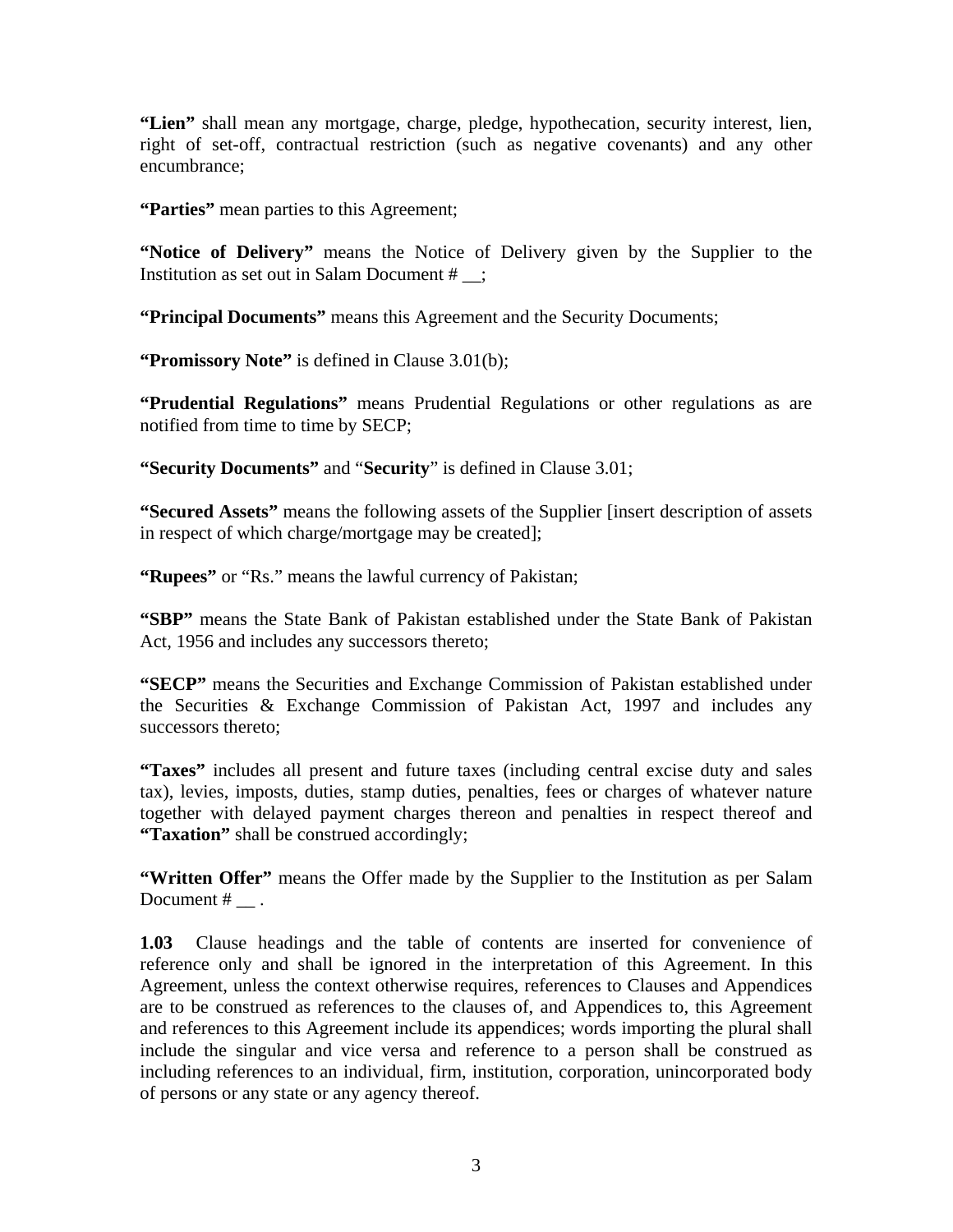**1.04** The recitals herein above and Appendices to this Agreement shall form an integral part of this Agreement.

# **2. SUPPLY OF THE GOODS PURCHASED**

**2.01** The Supplier has agreed to supply the Goods to the Institution pursuant to the Written Offer for the Contract Price. Upon receipt by the Institution of the Supplier's Notice of Delivery, which shall be dated or such other date as may be mutually agreed between the parties hereto, hereinafter referred to as Delivery Date, advising the Institution to take delivery of the Goods, the Institution shall receive or cause to receive the Goods at the designated point of delivery.;

**2.02** The Goods shall remain at the risk of the Supplier until they are delivered to the point of delivery and have been inspected and accepted by the Institution, immediately after which, all risks in respect of the Goods shall be passed on to the Institution;

# **3. SECURITY**

**3.01** As security for the performance of this Agreement by the Supplier under this Agreement, the Supplier shall:

**(a)** Furnish to the Institution a collateral(s), substantially in the form and substance attached hereto as Salam Document # \_\_ ;

**(b)** Execute such further deeds and documents as may from time to time be required by the Institution for the purpose of more fully securing and or perfecting the security created in favour of the Institution; and

**(c)** Create such other securities to secure the Supplier's obligations under the Principal Documents as the parties, hereto, may by mutual consent agree from time to time.

(The above are hereinafter collectively referred to as the "**Security**").

**3.02** In addition to above, the Supplier shall execute a demand promissory note in favour of the Institution for the amount of the Contract Price (the "Promissory Note"); (The Security and the Promissory Note are hereinafter collectively referred to as the "Security Documents").

# **4. FEES AND EXPENSES**

It is understood that each party shall bear the fees and expenses incurred from its own account in connection with the negotiation, preparation and execution of the Principal Documents and of amendment or extension of or the granting of any waiver or consent under the Principal Documents.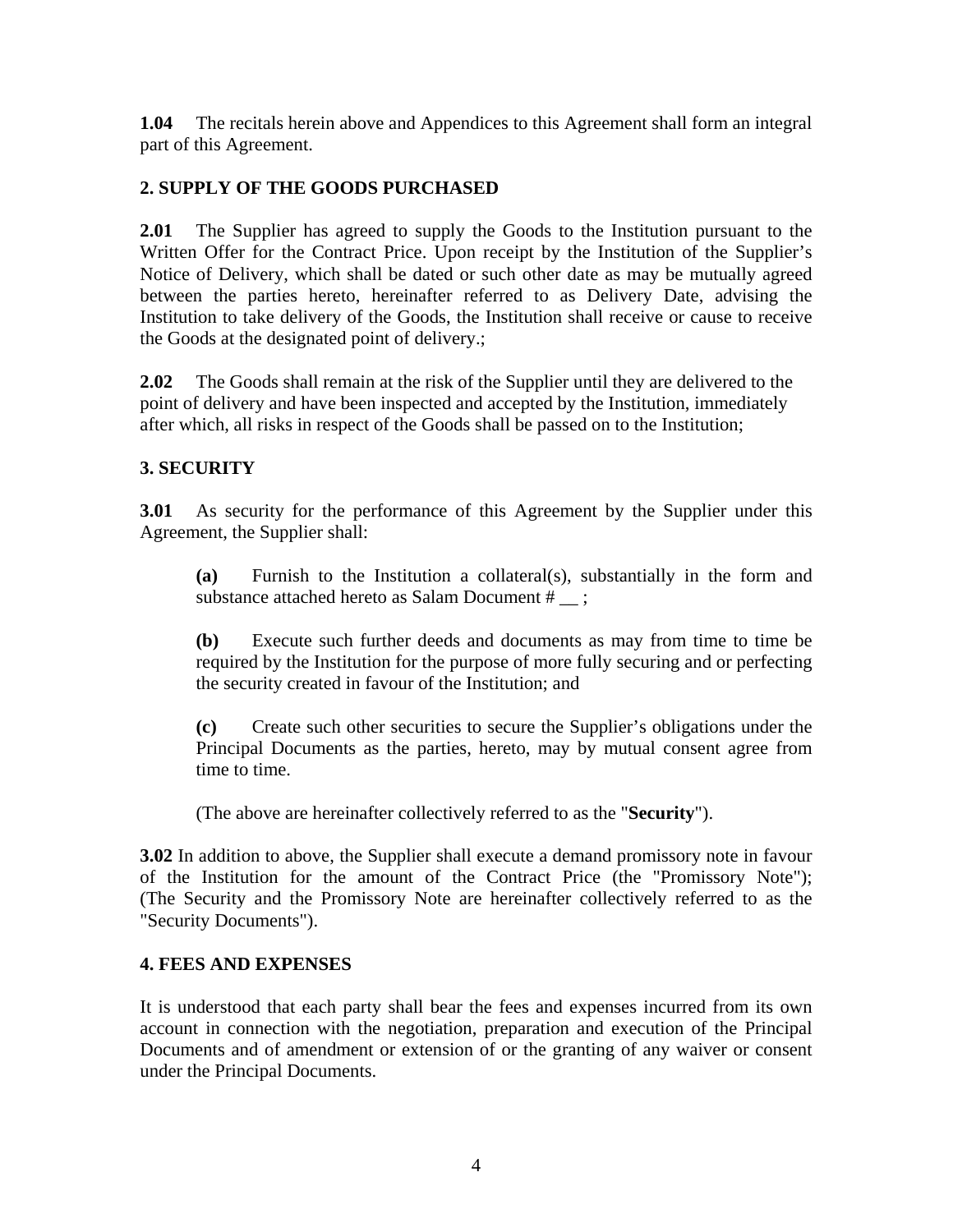### **5. PAYMENT OF CONTRACT PRICE**

Payment to the Supplier under this Agreement has been made of such withholding taxes that the institution is required to deduct under various laws in force. The Institution shall promptly deliver to the Supplier copies or originals of any receipts, certificates or other proof evidencing the amounts (if any) paid or payable in respect of any deduction or withholding as aforesaid.

## **6. REPRESENTATIONS AND WARRANTIES**

**6.01** The Supplier warrants and represents to the Institution that:

**a.** The execution, delivery and performance of the Principal Documents by the Supplier will not (i) contravene any existing law, regulation or authorization, which the supplier is subject to, (ii) result in any breach of or default under any agreement or other instrument to which the Supplier is a party or is subject to, or (iii) contravene any provision of the constitutive documents of the Supplier or any resolution adopted by the board of directors or members of the Supplier;

**b.** The financial statements together with the notes to the accounts and all contingent liabilities and assets that are disclosed therein represent a true and fair financial position of the business of the Supplier and to the best of the knowledge of the Supplier there are no material omissions and or misrepresentations.

**c.** All requisite corporate and regulatory approvals required to be obtained by the Supplier in order to enter into the Principal Documents are in full force and effect and such approvals permit the Supplier, inter alia, to obtain the entire sales price in advance under this Agreement and perform its obligations hereunder and that the execution of the Principal Documents by the Supplier and the exercise of its rights and performance of its obligations hereunder, constitute private and commercial acts done for private and commercial purposes;

**d.** No material litigation, arbitration or administrative proceedings is pending or threatened against the Supplier or any of its assets;

**e.** It shall inform the Institution within ------- Business Days of an event or happening which may have an adverse effect on the financial position of the Supplier, whether such an event is recorded in the financial statements or not as per applicable International Accounting Standards, as applicable in Pakistan.

#### **7. UNDERTAKING**

**7.01** The Supplier covenants and undertakes that so long as it remains obliged under this Agreement: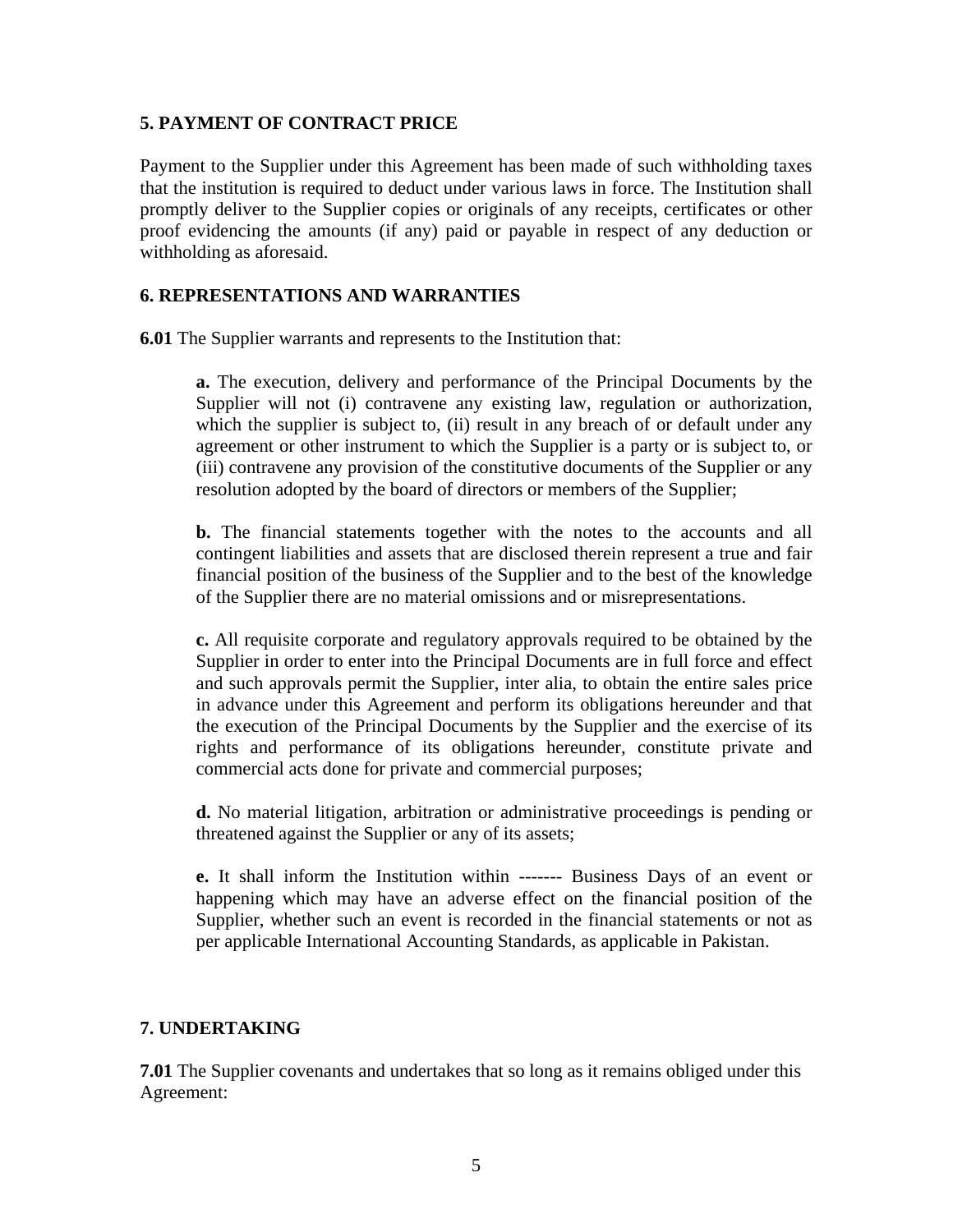- **a.** At no stage during the financing and repayment, the parties to the agreement shall indulge into any element contrary to *Shariah* principles.
- **b.** It shall inform the Institution of any Event of Default or any event, which with the giving of notice or lapse of time or both would constitute an Event of Default forthwith upon becoming aware thereof;
- **c.** It shall do all such things and execute all such documents which in the opinion of the Institution may be necessary to;

**(i)** enable the Institution to assign or otherwise transfer the right of the Institution to enable any creditor of the Institution or to any third party to receive the delivery of the Goods as the Institution may deem fit at its entire discretion;

**(ii)** create and perfect the Security;

**(iii)** maintain the Security in full force and effect at all times including the priority thereof;

**(iv)** maintain, insure and pay all Taxes assessed in respect of the Secured Assets and protect and enforce its rights and title, and the rights of the Institution in respect of the Secured Assets, and;

**(v)** preserve and protect the Secured Assets. The Supplier shall at its own expense cause to be delivered to the Institution such other documentation and legal opinion(s) as the Institution may reasonably require from time to time in respect of the foregoing;

**c.** It will satisfactorily insure all Secured Assets with reputable companies offering protection under the Islamic concept of Takaful. The Secured Assets shall be comprehensively insured (with a reputable insurance company to the satisfaction of the Institution) against all insurable risks, which may include fire, arson, theft, accidents, collision, body and engine damage, vandalism, riots and acts of terrorism, and to assign all policies of insurance in favour of the Institution to the extent of the amount from time to time due under this Agreement, and to cause the notice of the interest of the Institution to be noted on the policies of insurance, and to punctually pay the premium due for such insurance's and to contemporaneously therewith deliver the premium receipts to the Institution. Should the Supplier fail to insure or keep insured the Secured Assets and/or to deliver such policies and premium receipts to the Institution, then it shall be lawful for the Institution but not obligatory to pay such premia and to keep the Secured Assets so insured and all cost charges and expenses incurred by it for the purpose shall be charged to and paid by the Supplier as if the same were part of the monies due. The Supplier expressly agrees that the Institution shall be entitled to adjust, settle or compromise any dispute with the insurance company (ies) and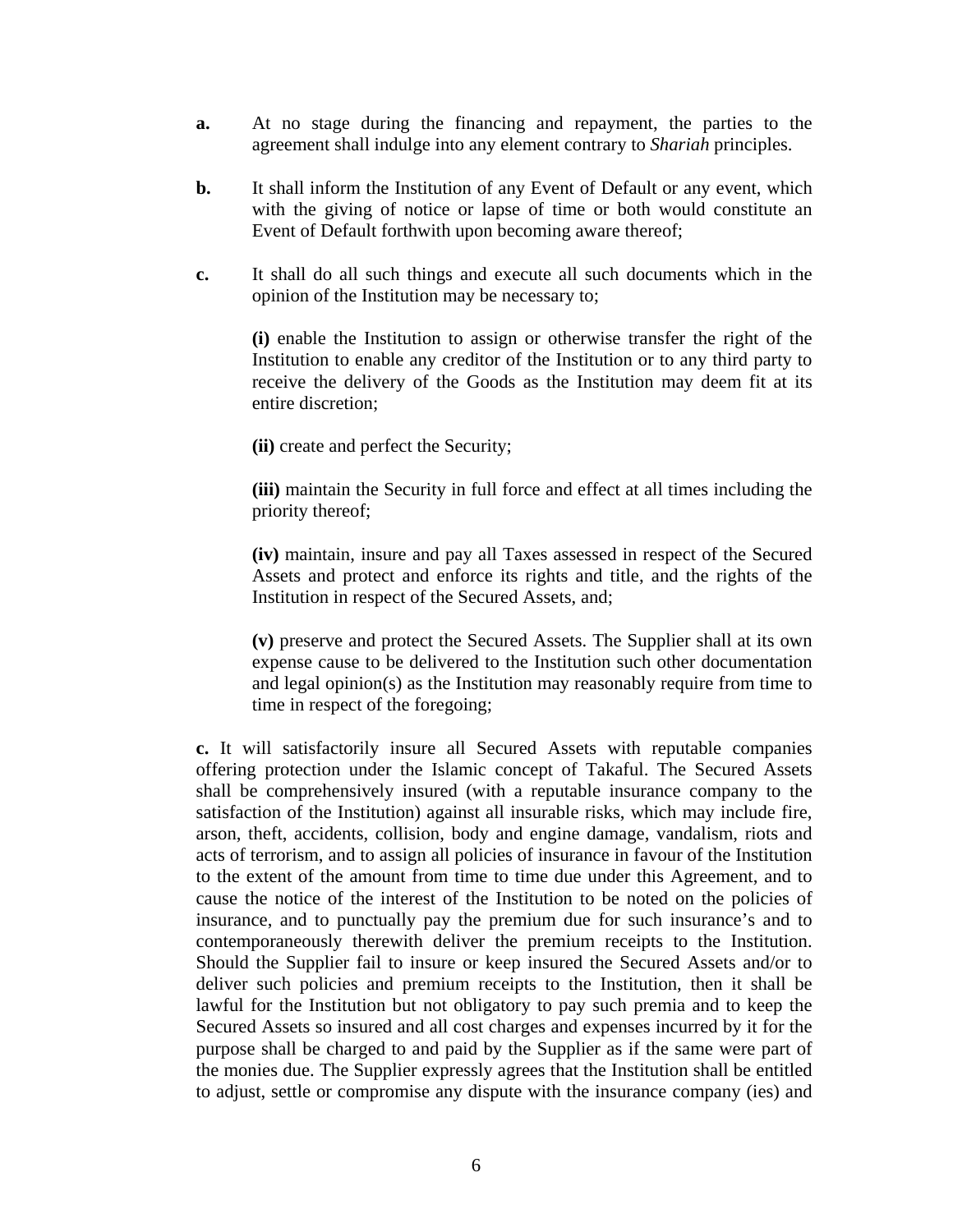the insurance arising under or in connection with the policies of insurance and such adjustments/compromises or settlements shall be binding on the Supplier and the Institution shall be entitled to appropriate and adjust the amount, if any received, under the aforesaid policy or policies towards part or full satisfaction of the Supplier's indebtedness arising out of the above arrangements and the Supplier shall not raise any question or objection that larger sums might or should have been received under the aforesaid policy nor the Supplier shall dispute its liability(ies) for the balance remaining due after such payment/adjustment;

**d.** Except as required in the normal operation of its business, the Supplier shall not, without the written consent of the Institution, sell, transfer, lease or otherwise dispose of all or a sizeable part of its assets, or undertake or permit any merger, consolidation, dismantling or re organization which would materially affect the Supplier's ability to perform its obligations under any of the Principal Documents;

**e.** It shall not (and shall not agree to), except with the written consent of the Institution, create, incur, assume or suffer to exist any Lien whatsoever upon or with respect to the Secured Assets and any other assets and properties owned by the Supplier which may rank superior, pari passu or inferior to the security created or to be created in favour of the Institution pursuant to the Principal Documents;

**f.** It shall forthwith inform the Institution of:

**(i)** Any event or factor, any litigation or proceedings pending or threatened against the Supplier which could materially and adversely affect or be likely to materially and adversely affect:

**(a)** the financial condition of the Supplier;

**(b)** business or operations of the Supplier; and

**(c)** the Supplier's ability to meet its obligations when due under any of the Principal Documents,

**(d)** expiry or cancellation of a material patent, copy right or license,

**(e)** loss of a key executive or trade Agreement;

**(ii)** Any change in the directors or management of the Supplier;

**(iii)** Any actual or proposed termination, rescission, discharge (otherwise than by performance), amendment or waiver or indulgence under any material provision of any of the Principal Documents;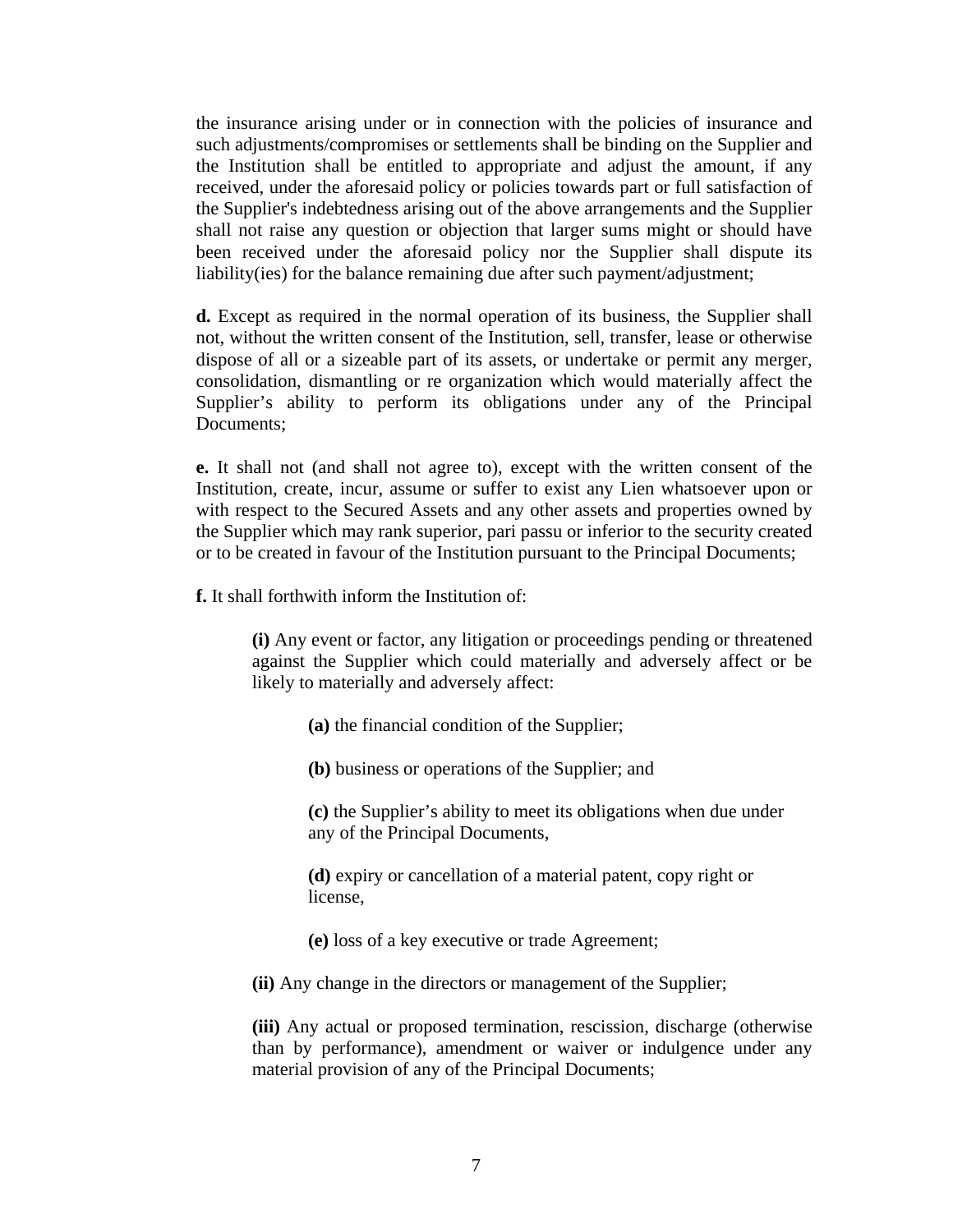**(iv)** Any material notice or correspondence received or initiated by the Supplier relating to the License, consent or authorization necessary for the performance by the Supplier of its obligations under any of the Principal Documents;

**g.** The Supplier shall indemnify and hold the Institution and its officers and employees harmless against any claims on account of quality, merchantability, fitness for use, any latent or patent defects in the Goods and any matters pertaining to intellectual property rights in respect of such Goods.

#### **8. EVENTS OF DEFAULT AND TERMINATION**

**8.1** There shall be an Event of Default if in the opinion of the Institution:

**(a)** The Supplier fails to deliver the Goods contracted to be delivered under this Agreement on the Delivery Date at [insert Place of Delivery];

**(b)** Any representation or warranty made or deemed to be made or repeated by the Supplier in or pursuant to the principal Documents or in any document delivered under this Agreement is found to be incorrect;

**(c)** Any Indebtedness of the Supplier in excess of Rs.\_\_\_\_\_\_\_\_\_\_ (Rupees \_\_\_\_\_\_\_\_\_\_\_\_\_\_\_\_only) is not paid when due or becomes due or capable of being declared due in terms of this Agreement;

**(d)** Any authority of or registration with governmental or public bodies or courts required by the Supplier in connection with the execution, delivery, performance, validity, enforceability or admissibility in evidence of the Principal Documents are modified in a manner unacceptable to the Institution or is not granted or is revoked or otherwise ceases to be in full force and effect;

**(e)** The total interruption or cessation of the business activities of the Supplier;

**(f)** Any costs, charges and expenses under the Principal Documents shall remain unpaid for a period of \_\_\_\_\_\_\_ days after notice of demand in that behalf has been received by the Supplier from the Institution;

**8.02** Notwithstanding anything contained herein, the Institution may without prejudice to any of its other rights, at any time after the happening of an Event of Default by notice to the Supplier declare that:

**(a)** The obligation of the Institution to take delivery of the Goods from the Supplier shall be terminated, forthwith; and/or

**(b)** The entire outstanding amount of the Contract Price and any other amounts paid to the Supplier under this Agreement along with all other costs, charges, and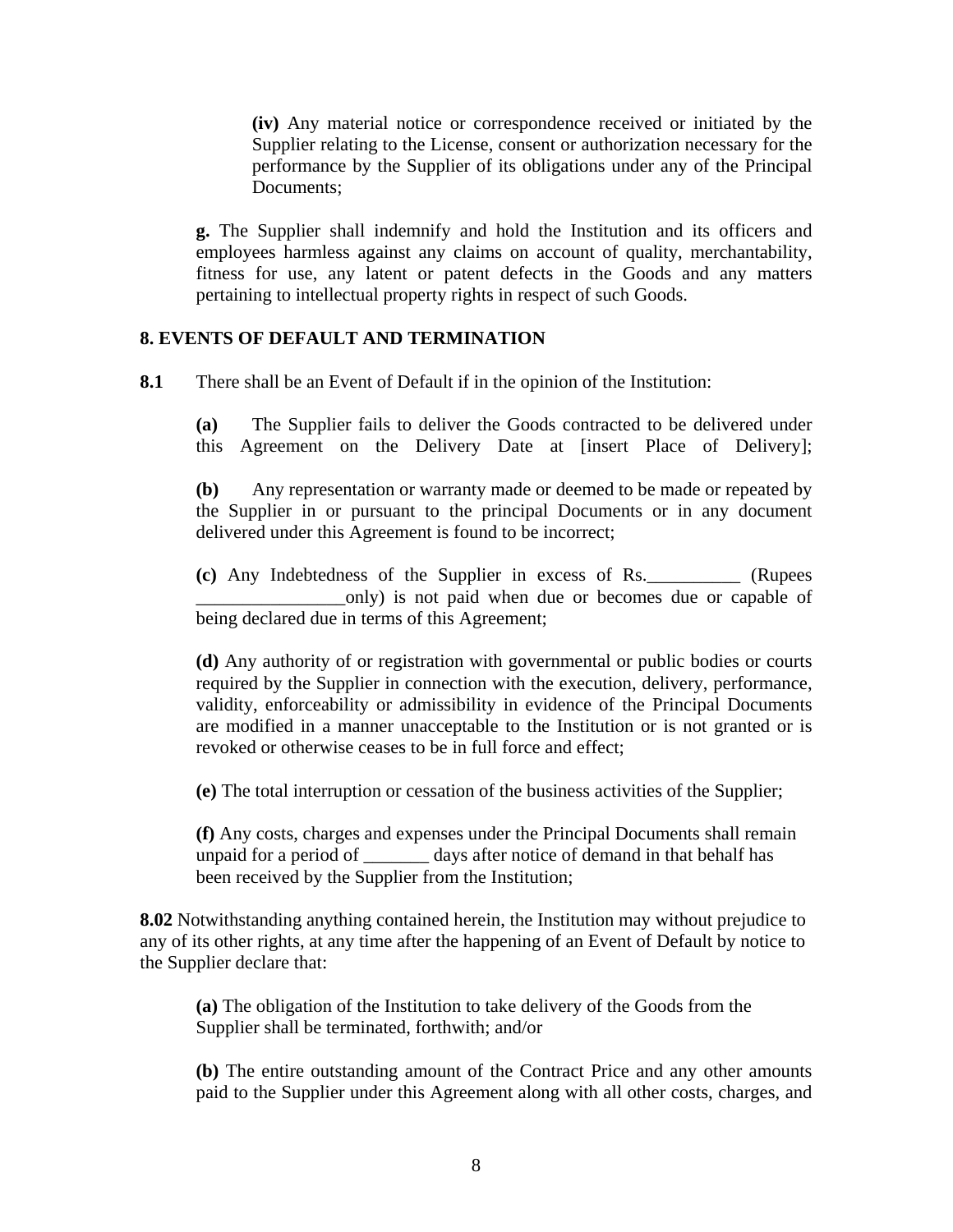expenses incurred or actual loss sustained by the Institution shall forthwith become due and refundable.

### **9. PENALTY**

**9.01** Where any amount is required to be paid by the Supplier under the Principal Documents on a specified date and is not paid by that date, or an extension thereof, permitted by the Institution without any decrease in the Contract Price, the Supplier hereby undertakes to pay directly to the Charity Fund, constituted by the Institution, a sum calculated @ ------% per annum for the entire period of default, calculated on the total amount of the obligations remaining un-discharged. The Charity Fund shall be used at the absolute discretion of the Institution, exclusively for the purposes of approved charity.

**9.02** In case

**(i)** any amount(s) referred to in clause 9.01 above, including the amount undertaken to be paid directly to the Charity Fund, by the Supplier, is not paid by him, or

**(ii)** the Supplier delays the payment of any amount due under the Principal Documents and/ or the payment of amount to the Charity Fund as envisaged under Clause 10.01 above, as a result of which any direct or indirect costs are incurred by the Institution, the Institution shall have the right to approach a competent Court for;

**(a)** recovery of any amounts remaining unpaid as well as

**(b)** imposing of a penalty on the Supplier. In this regard the Supplier is aware and acknowledges that notwithstanding the amount paid by the Supplier to the Charity Fund of the Institution, the Court has the power to impose penalty, at its discretion, and from the amount of such penalty, a smaller or bigger part, depending upon the circumstances, can be awarded as solatium to the Institution, determined on the basis of direct and indirect costs incurred, other than the opportunity cost.

#### **10. INDEMNITIES**

The Supplier shall indemnify the Institution against any expense, which the Institution shall prove as rightly incurred by it as a consequence of

- **(i)** any default in performance of any obligations under the Principal Documents,
- **(ii)** the occurrence of any Event of Default, and
- **(iii)** arising out of any misrepresentation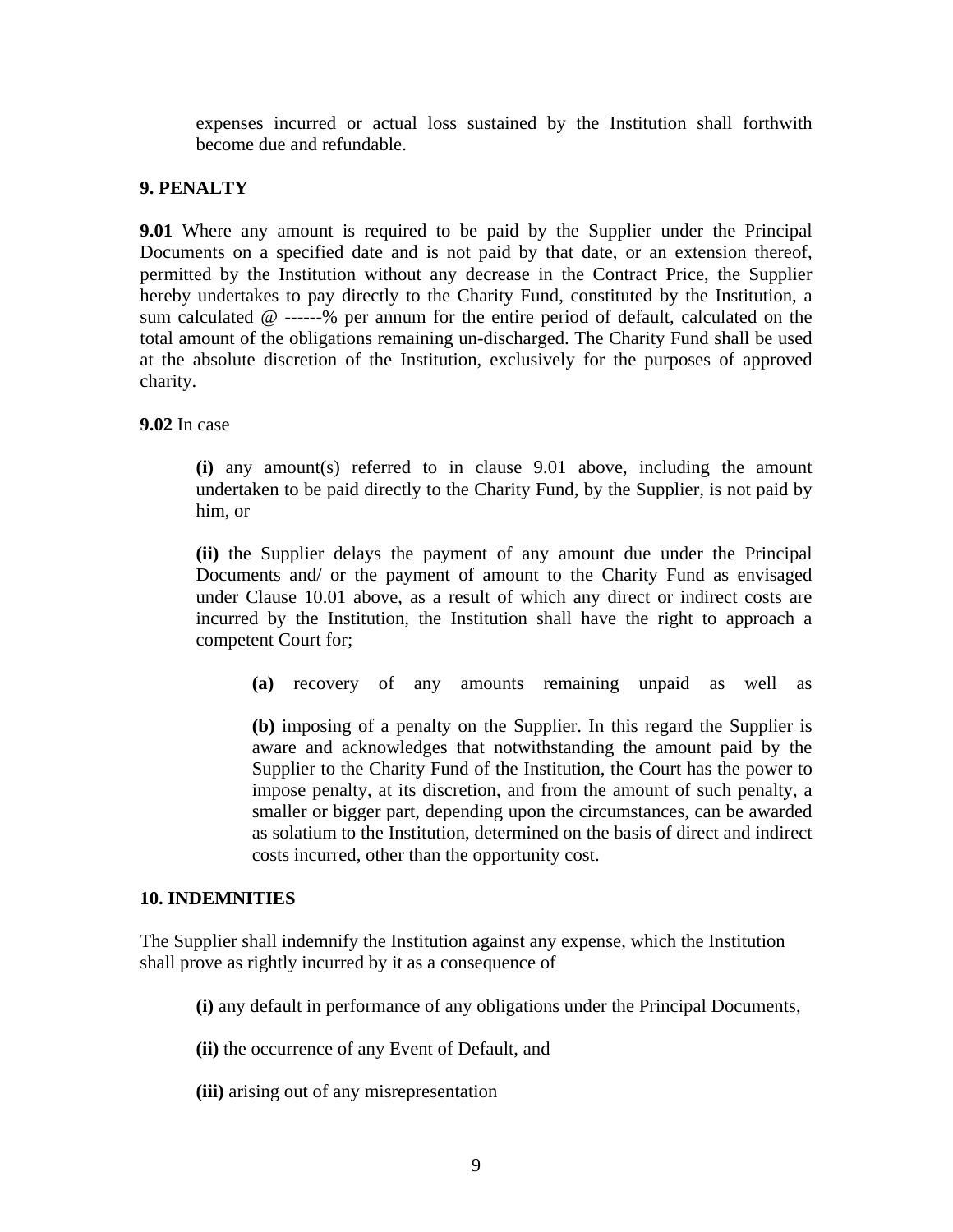### **11. INCREASED COSTS**

11.01 If any law or regulation or any order of any court, tribunal or authority has the effect of subjecting the Supplier to Taxes or changes the basis or rate of Taxation with respect to any payment or other obligation under this Agreement (other than Taxes or Taxation on the overall income of the Institution), the same shall be borne by the Supplier. No additional amount will be demanded or become payable by Institution;

11.02 In addition to the selling price of the commodity, purchase price of the commodity shall also be verified though independent sources.

## **12. SET-OFF**

The Supplier authorizes the Institution to apply any credit balance to which the Supplier is entitled or any amount which is payable by the Institution to the Supplier at any time in or towards partial or total satisfaction of any sum which may be due from or payable by the Supplier to the Institution under this Agreement including the Contract Price upon occurrence of any event of the Supplier failing to meet the delivery.

#### **13. ASSIGNMENT**

This Agreement shall be binding upon and inure to the benefit of and be enforceable by the Institution, the Supplier and respective successors, assigns and transferees of the parties hereto, provided that the Supplier shall not assign or transfer any of its rights or obligations under this Agreement without the written consent of the Institution. The Institution may assign all or any part of its rights or transfer all or any part of its obligations and/or commitments under this Agreement to any financial institution or other person without any consent of the Supplier. The Supplier shall not be liable for the costs of the assignment and/or transfer of commitments hereunder by the Institution. If the Institution assigns all or any part of its rights or transfers all or any part of its obligations and commitments as provided in this Clause, all relevant references in this Agreement to the Institution shall thereafter be construed as a reference to the Institution and/or its assignee(s) or transferee(s) (as the case may be) to the extent of their respective interests.

#### **14. FORCE MAJEURE**

Any delays in or failure by a Party hereto in the performance hereunder if and to the extent it is caused by the occurrences or circumstances beyond such Party's reasonable control, including but not limited to, acts of God, fire, strikes or other labor disturbances, riots, civil commotion, war (declared or not) sabotage, any other causes, similar to those herein specified which cannot be controlled by such Party. The Party affected by such events shall promptly inform the other Party of the occurrence of such events and shall furnish proof of details of the occurrence and reasons for its non-performance of whole or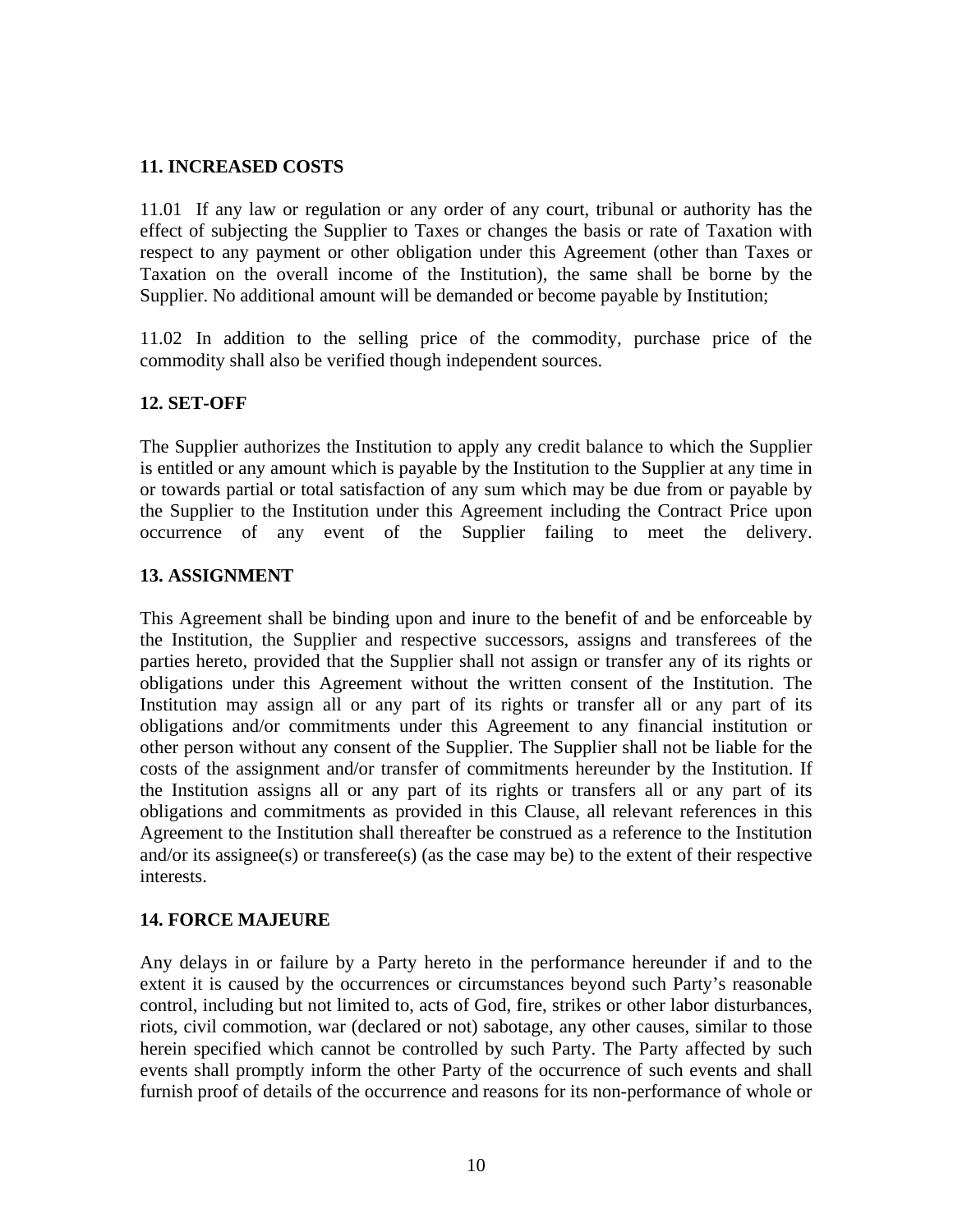part of this Agreement. The parties shall consult each other to decide whether to terminate this Agreement or to discharge part of the obligations of the affected Party or extend its obligations on a best efforts and an on arm's length basis.

# **15. GENERAL**

**15.01** No failure or delay on the part of the Institution to exercise any power, right or remedy under this Agreement shall operate as a waiver thereof nor shall a partial exercise by the Institution of any power right or remedy preclude any other or further exercise thereof or the exercise of any other power right or remedy. The remedies provided in this Agreement are cumulative and are not exclusive of any remedies provided by law;

**15.02** This Agreement represents the entire Agreement and understanding between the parties in relation to the subject matter and no amendment or modification to this Agreement will be effective or binding unless it is in writing, signed by both parties and refers to this Agreement;

**15.03** This Agreement is governed by and shall be construed in accordance with the Pakistani law. All competent courts at a shall have the non-exclusive jurisdiction to hear and determine any action, claim or proceedings arising out of or in connection with this Agreement.

**15.04** Nothing contained herein shall prejudice or otherwise affect the rights and remedies that may otherwise be available under law to the parties.

**15.05** Any reconstruction, division, reorganization or change in the constitution of the Institution or its absorption in or amalgamation with any other person or the acquisition of all or part of its undertaking by any other person shall not in any way prejudice or affect its rights hereunder.

**15.06** The two parties agree that any notice or communication required or permitted by this Agreement shall be deemed to have been given to the other party seven days after the same has been posted by registered mail or the next Business Day if given by a facsimile message to telex or by any other electronic means, or the next Business Day as counted from the date of delivery if delivered by courier mail;

**15.07** This agreement may be amended or any term or condition waived only in writing executed by persons duly authorized, provided that no term or condition which has the effect of materiality altering the agreement or which is otherwise repugnant to *Shariah* shall be added, deleted or waived.

**IN WITNESS WHEREOF**, the Parties to this Agreement have caused this Agreement to be duly executed on the date and year first aforementioned.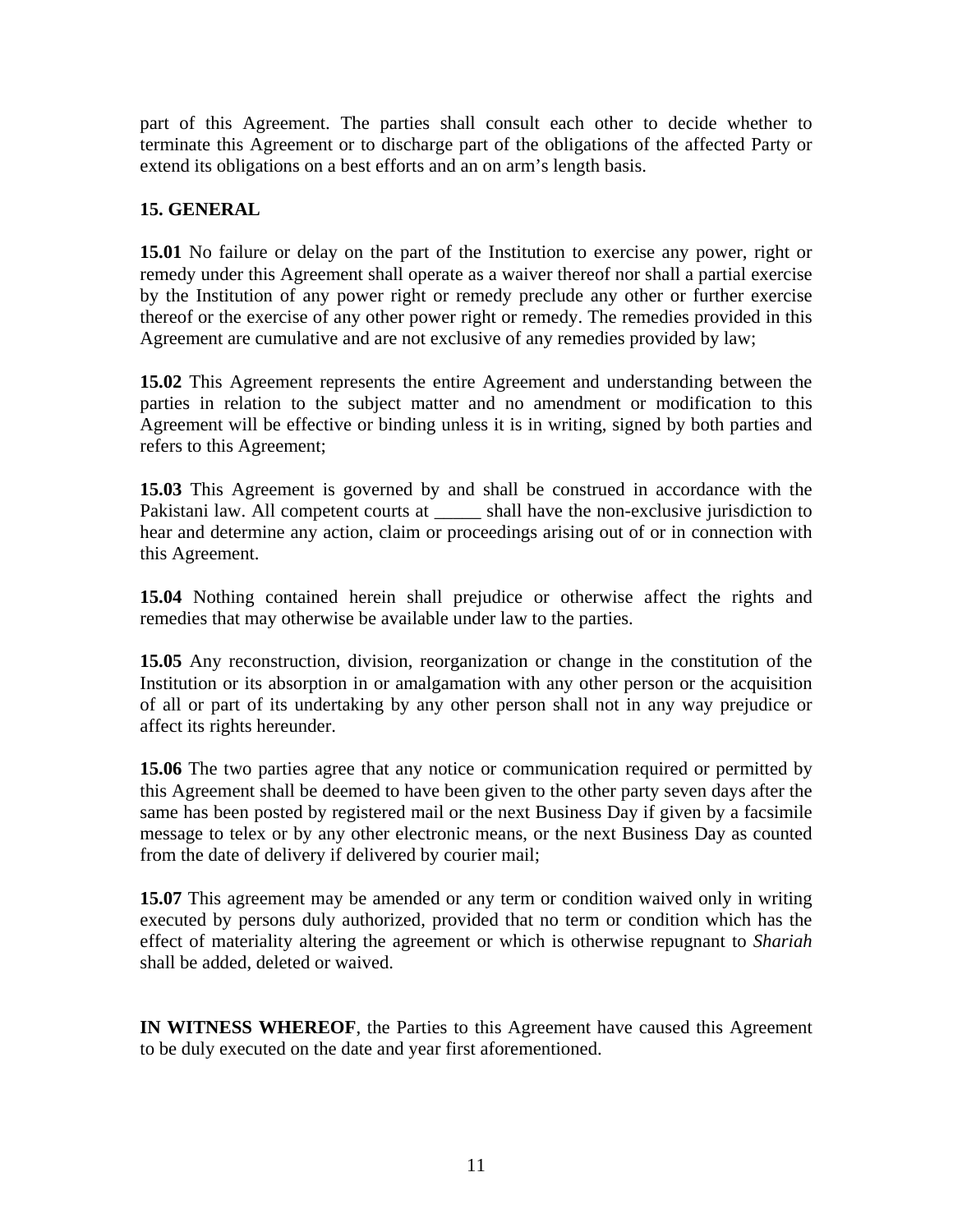#### **Salam Document # 1**

### **WRITTEN OFFER**

Date: \_\_\_\_\_\_\_\_\_\_\_\_\_\_\_\_

To:

\_\_\_\_\_\_\_\_\_\_\_\_\_\_\_\_\_\_\_\_\_\_\_\_\_\_\_\_\_\_\_\_\_\_ [Insert name and address of the Institution]

\_\_\_\_\_\_\_\_\_\_\_\_\_\_\_\_\_\_\_\_\_\_\_\_\_\_\_

Dear Sirs,

## **Written offer for Sale of Goods [insert descriptions]**

**(1)** Please refer to your recent inquiry for the sale of the above referred Goods. In this regard, we are pleased to offer the Goods as per following terms and conditions:

**(a)** Description of the Goods:

- Sr. No. Specification of Goods **Quantity** Sale Price
- **(b)** Validity of the Offer:
- **(c)** Delivery Date:
- **(d)** Terms of delivery:
- **(e)** Place of delivery:
- **(2)** We certify that:

**(a)** There are no circumstances (i) that would materially and adversely affect the carrying on of our business, operations or prospects or financial position, or (ii) which has made the fulfillment of our obligations unlikely;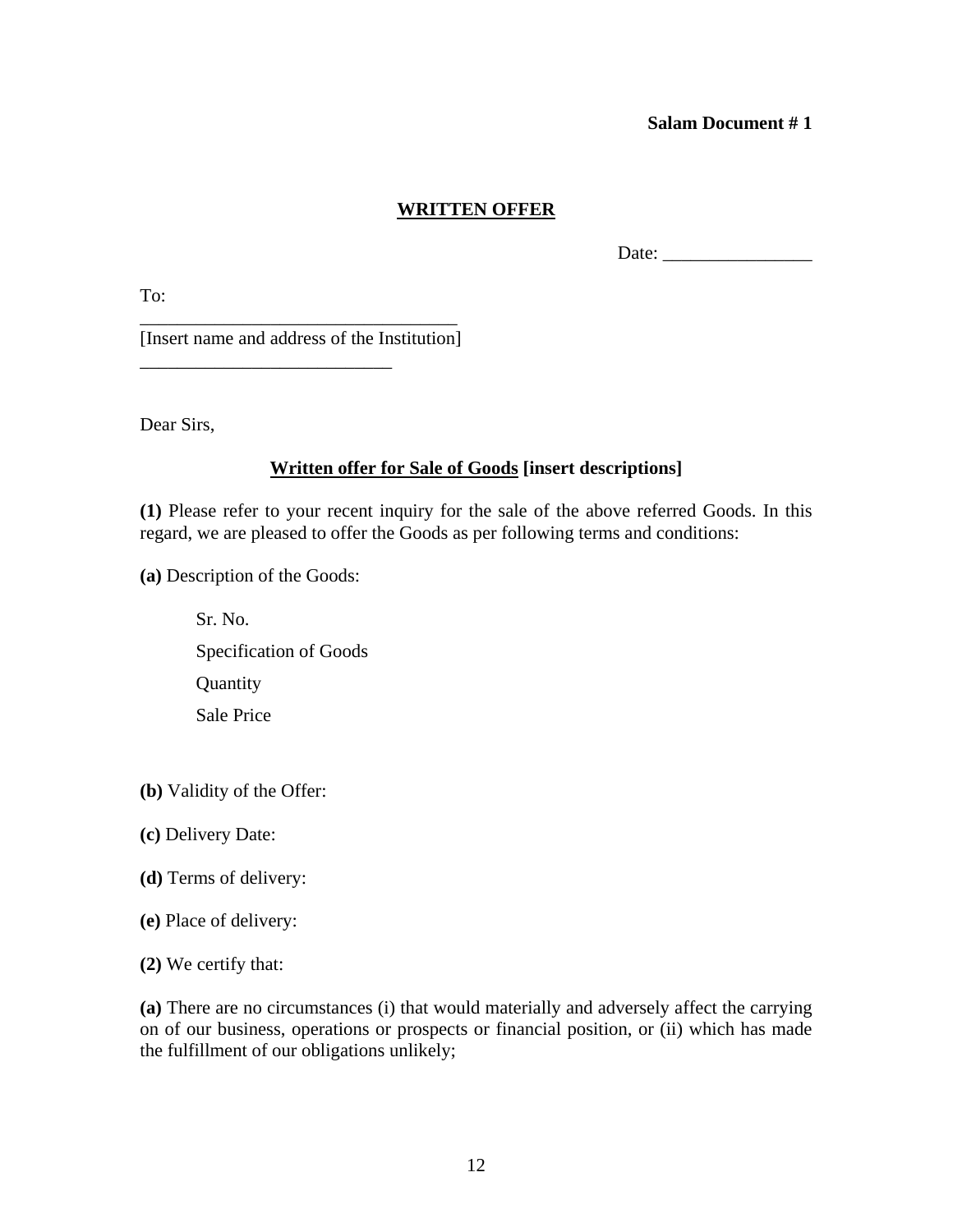**(b)** The delivery of the Goods by us to you shall not result in a breach of our organizational documents, any provision of any document to which the we are a party or by which we are bound, or any applicable law, rule or regulation whether directly or indirectly.

Yours faithfully,

For and on Behalf of

\_\_\_\_\_\_\_\_\_\_\_\_\_\_\_\_\_\_\_\_\_\_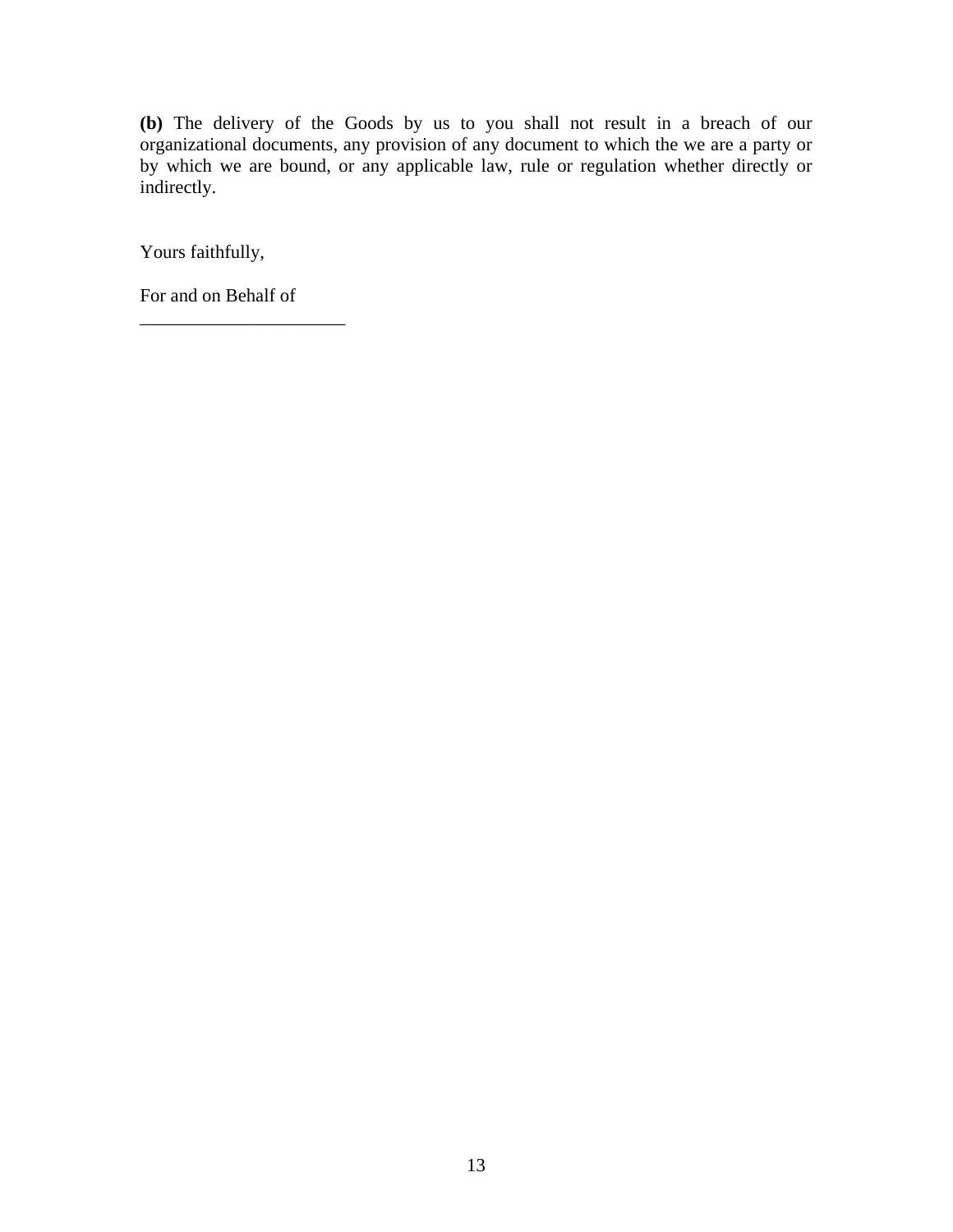#### **Salam Document # 2**

## **NOTICE OF DELIVERY**

 $Date:$ 

To: \_\_\_\_\_\_\_\_\_\_\_\_\_\_\_\_\_\_\_ \_\_\_\_\_\_\_\_\_\_\_\_\_\_\_\_\_\_\_\_\_\_

[Insert name and address of the Institution]

Dear Sirs,

## **Notice of Delivery of Goods [insert descriptions]**

Reference to the above we are pleased to inform you that we are ready to deliver the Goods under the above-referred agreement as per the following details:

**a)** Delivery Date: **b)** Place of delivery: **c)** Description of the Goods:

Sr. No. Specification of Goods **Quantity** Sale Price

**d)** Additional remarks (if any):

Yours faithfully,

For and on Behalf of (Supplier)

\_\_\_\_\_\_\_\_\_\_\_\_\_\_\_\_\_\_\_\_\_\_